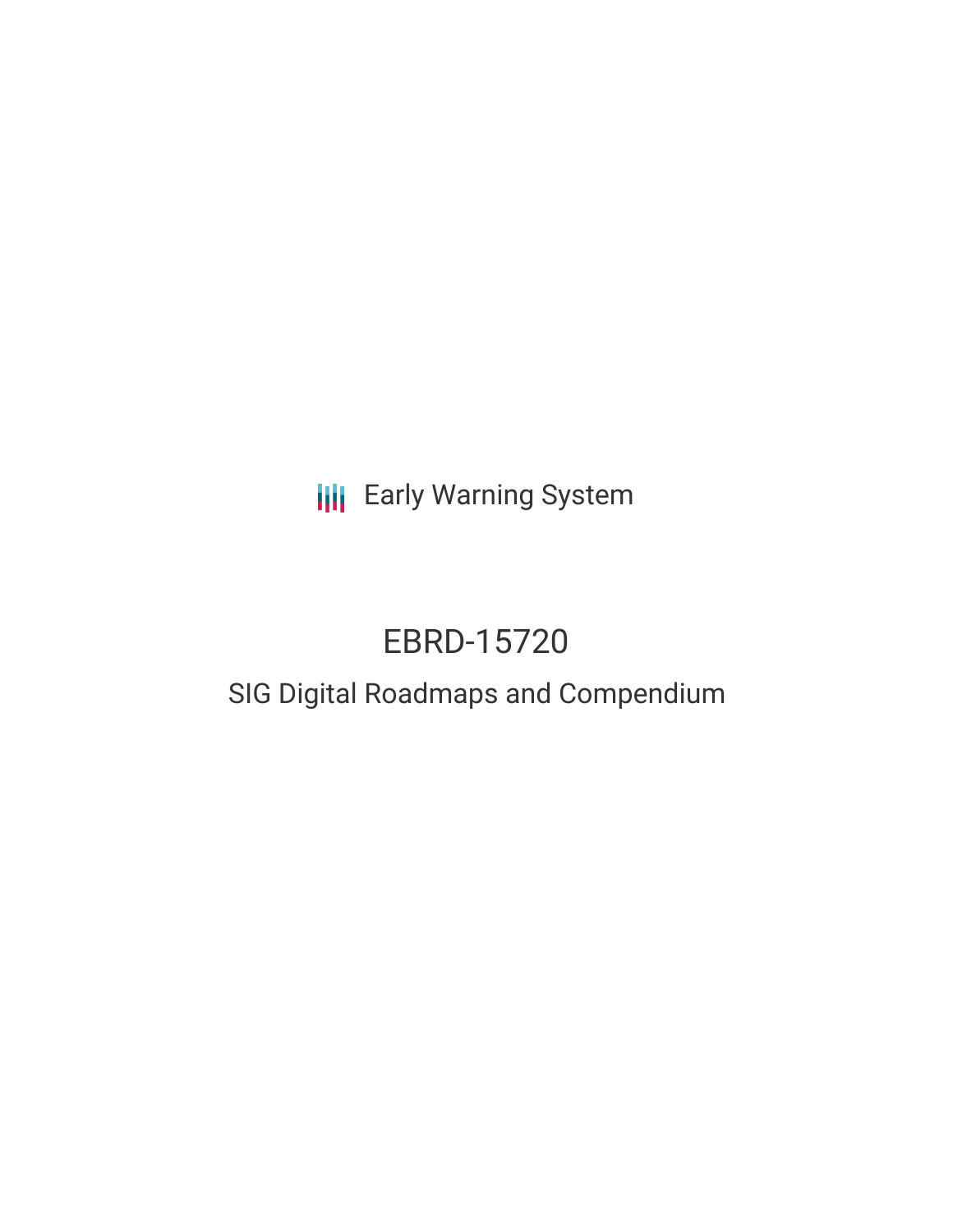

#### **Quick Facts**

| <b>Financial Institutions</b> | European Bank for Reconstruction and Development (EBRD) |
|-------------------------------|---------------------------------------------------------|
| <b>Status</b>                 | Approved                                                |
| <b>Bank Risk Rating</b>       |                                                         |
| <b>Borrower</b>               | Regional                                                |
| <b>Sectors</b>                | Communications, Technical Cooperation                   |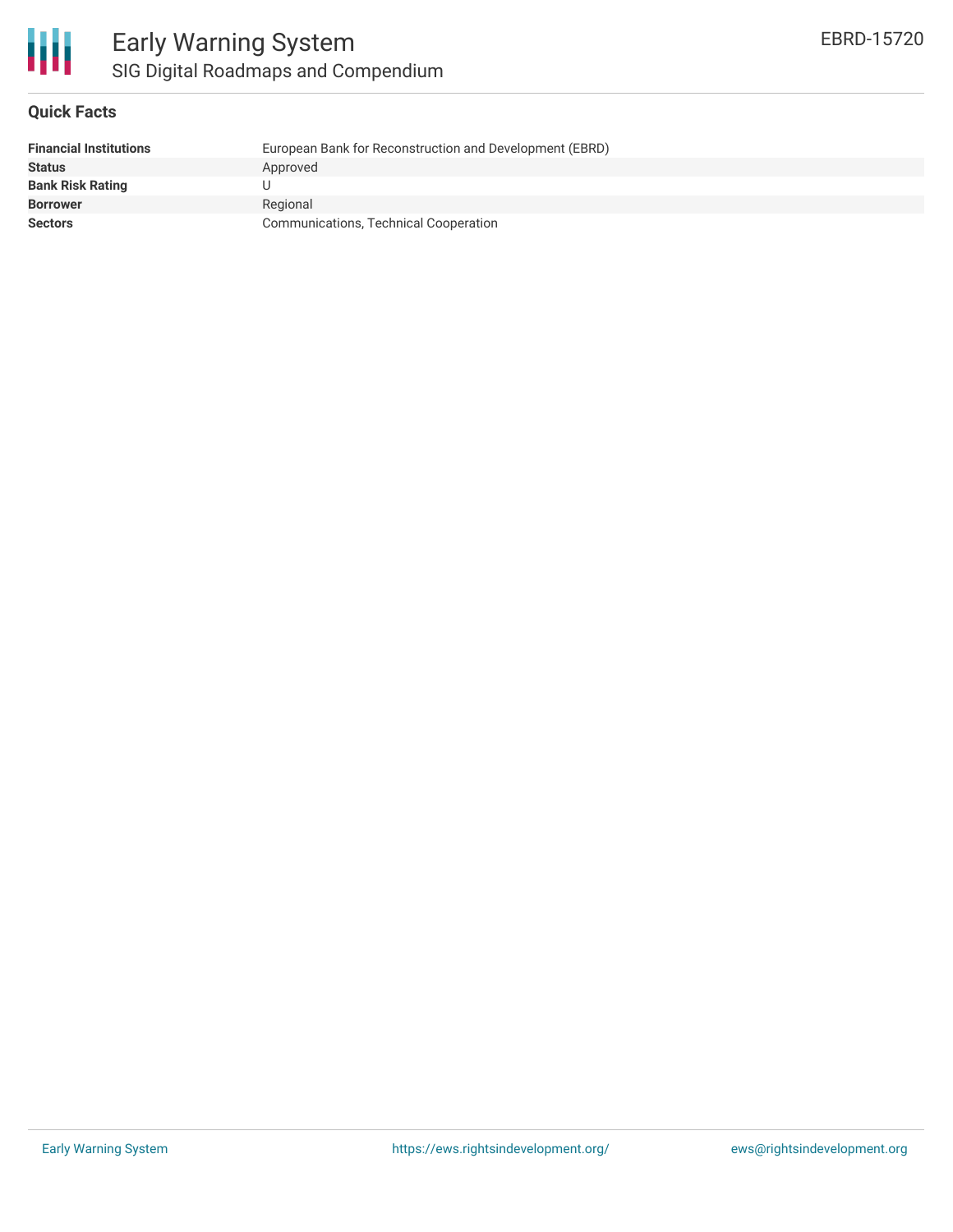

#### **Project Description**

According to the bank website, EBRD intends to develop sector specific digitalisation 'roadmaps' which will detail the pathways that public or private sector organisations should take from relative immaturity to the achievement of full and optimal benefits from digitalisation. The assignment will also to identify all current and near-future digital/smart applications that are relevant for each sector and complete a questionnaire for each to be included in the SIG compendium of digitalisation toolkit. The digital opportunities identified for the sector could be sector specific (i.e. digital components, applications, systems, innovations developed specifically for buildings and infrastructure projects in these sectors) or they could be cross-sector digital tools or approaches that will apply in these sectors (i.e. such as BIM, digital twins, digital asset management etc.). The 'Roadmaps for Digitalisation' developed will help the EBRD's existing and future clients identify strategies for digital optimisation and where to strengthen capacity building alongside investment in digital technologies. The Roadmaps for Digitalisation for each sector will include the following:\*Digital maturity roadmaps: detailing suitable pathways for transition from early stage, low maturity or 'digital ignorance' to higher stages of maturity such as 'transformative', or similar for all digitalisation benefits that can be achieved in each sector. This will include the broad range of institutional, legal, financial, technical, social, human and industry-based issues that will shape the likely digital development for the sector.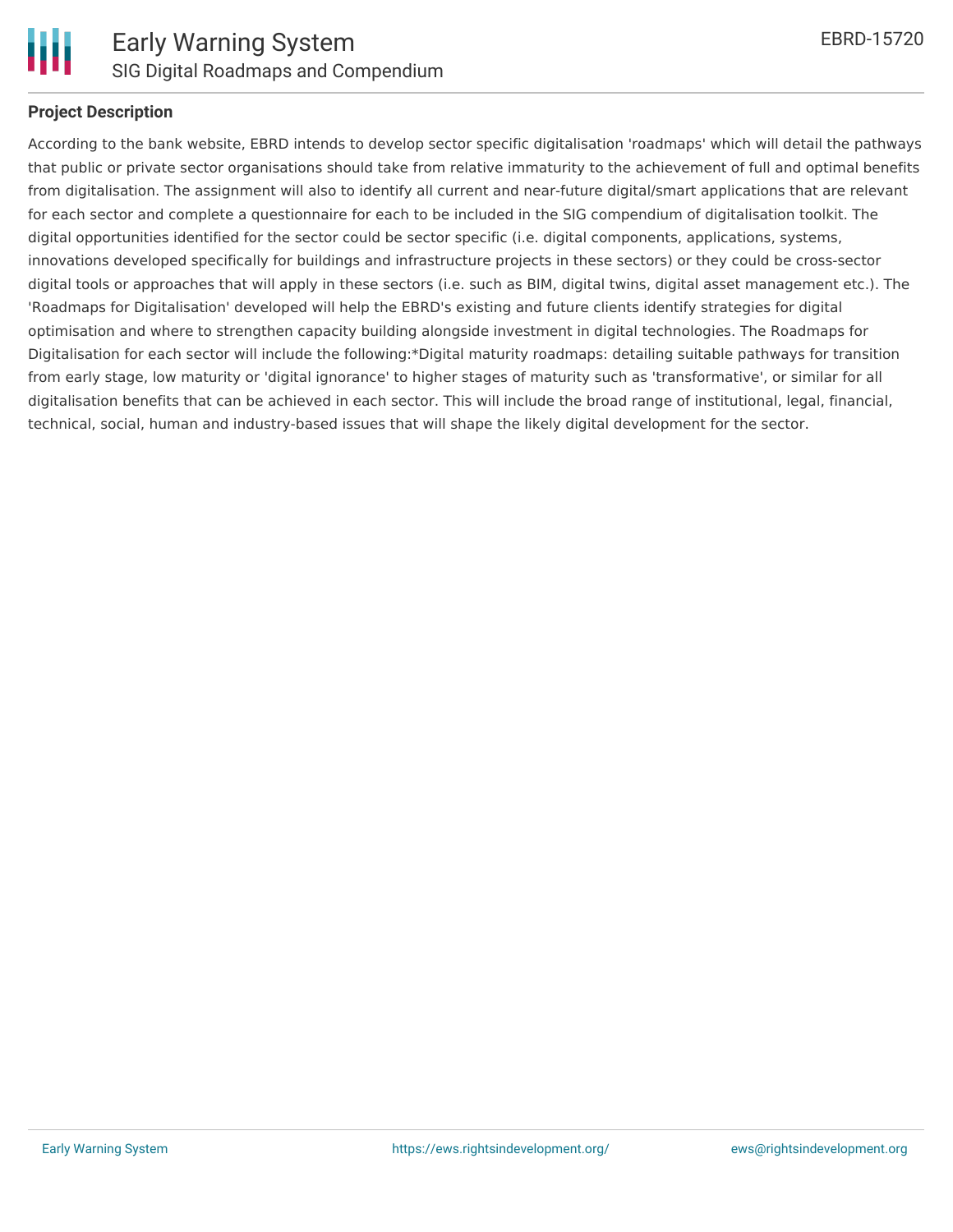Ш

#### **Investment Description**

European Bank for Reconstruction and Development (EBRD)

Investment type not available on website at the time of the snapshot